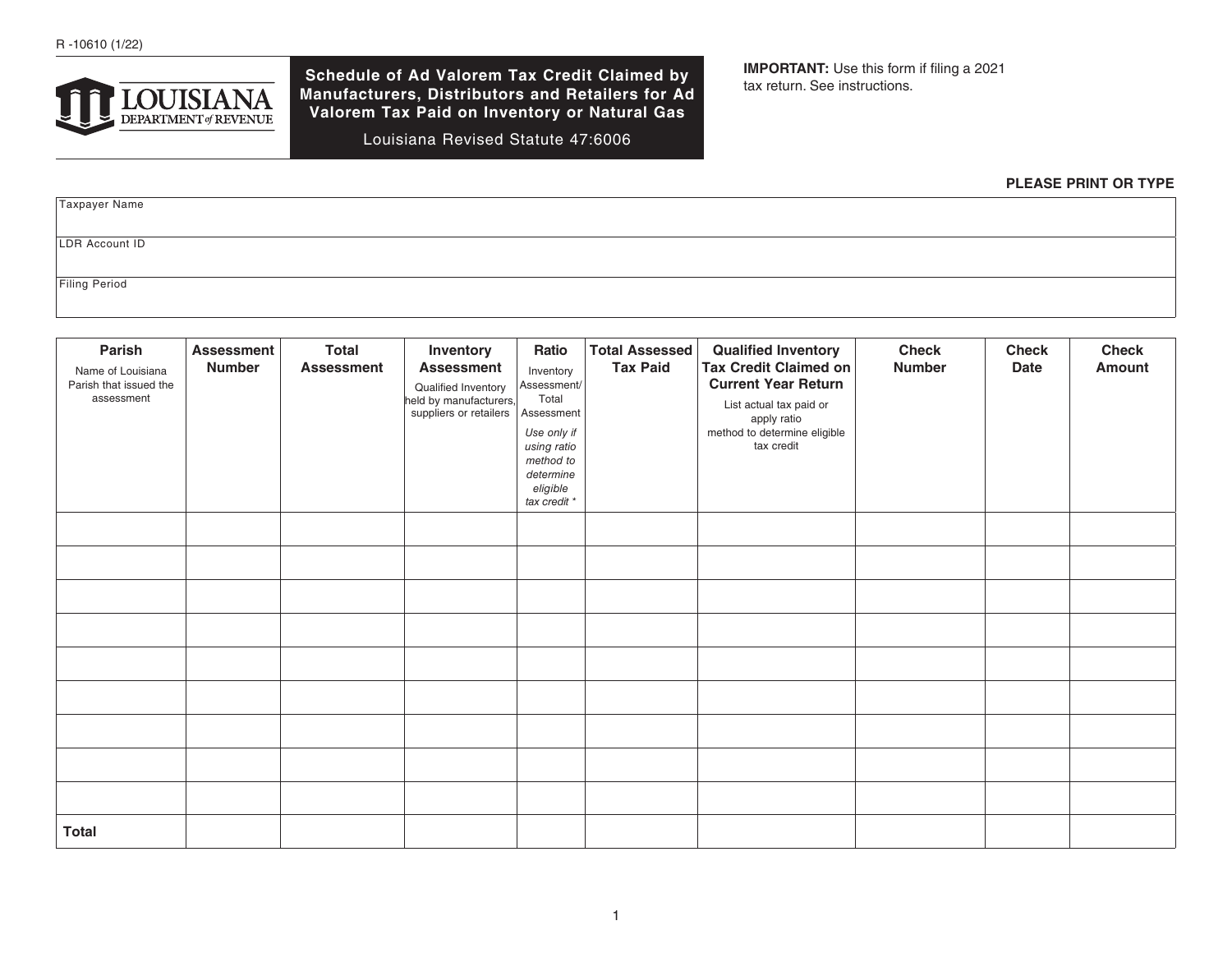

**Schedule of Ad Valorem Tax Credit Claimed by Manufacturers, Distributors and Retailers for Ad Valorem Tax Paid on Inventory or Natural Gas** 

Louisiana Revised Statute 47:6006

**IMPORTANT:** Use this form if filing a 2021 tax return. See instructions.

#### **PLEASE PRINT OR TYPE**

Taxpayer Name SSN/LDR Account ID **Filing Period**

Check the box for the credit type this worksheet is used to calculate: □ Inventory Tax Credit (50F) □ Ad Valorem Natural Gas Credit (51F)

| See instructions to complete Lines 1 through 13 below. |                                                                                                                  | <b>Total Column</b> | Column <sub>1</sub> | Column <sub>2</sub> | Column <sub>3</sub> | Column 4 | Column <sub>5</sub> |
|--------------------------------------------------------|------------------------------------------------------------------------------------------------------------------|---------------------|---------------------|---------------------|---------------------|----------|---------------------|
|                                                        | 1A   New business limitation                                                                                     |                     |                     |                     |                     |          |                     |
| 1B                                                     | Date business formed or registered to do business after<br>April 15, 2016                                        |                     |                     |                     |                     |          |                     |
| 2A                                                     | Amount of ad valorem taxes paid                                                                                  |                     |                     |                     |                     |          |                     |
| 2B                                                     | Amount of ad valorem taxes paid on short-term rentals                                                            |                     |                     |                     |                     |          |                     |
| 2C                                                     | Amount of ad valorem taxes paid qualifying for the credit                                                        |                     |                     |                     |                     |          |                     |
| 3                                                      | If Line 2C of the Total Column is less than or equal to<br>\$500,000, see instructions. Otherwise, go to Line 4. |                     |                     |                     |                     |          |                     |
| 4                                                      | Adjusted Louisiana Income Tax                                                                                    |                     |                     |                     |                     |          |                     |
| 5                                                      | Inventory Tax Credit - See instructions.                                                                         |                     |                     |                     |                     |          |                     |
| 6                                                      | Tax Liability before applying the Inventory Tax Credit or Ad<br>Valorem Natural Gas Credit                       |                     |                     |                     |                     |          |                     |
| 7                                                      | Amount of the credit exceeding tax liability                                                                     |                     |                     |                     |                     |          |                     |
| 8                                                      | Enter the amount from Line 7, Total Column, or \$1,000,000,<br>whichever is less.                                |                     |                     |                     |                     |          |                     |
| 9                                                      | Multiply Line 8 by 75 percent. This is the refundable portion<br>of your credit for all taxpayers.               |                     |                     |                     |                     |          |                     |
| 10                                                     | Divide Line 9 by Line 7. This is the ratio of the excess credit<br>that is refundable.                           |                     |                     |                     |                     |          |                     |
| 11                                                     | Refundable credit amount per taxpayer                                                                            |                     |                     |                     |                     |          |                     |
| 12                                                     | Amount of credit to report on return                                                                             |                     |                     |                     |                     |          |                     |
| 13 <sup>1</sup>                                        | Credit carry forward amount per taxpayer                                                                         |                     |                     |                     |                     |          |                     |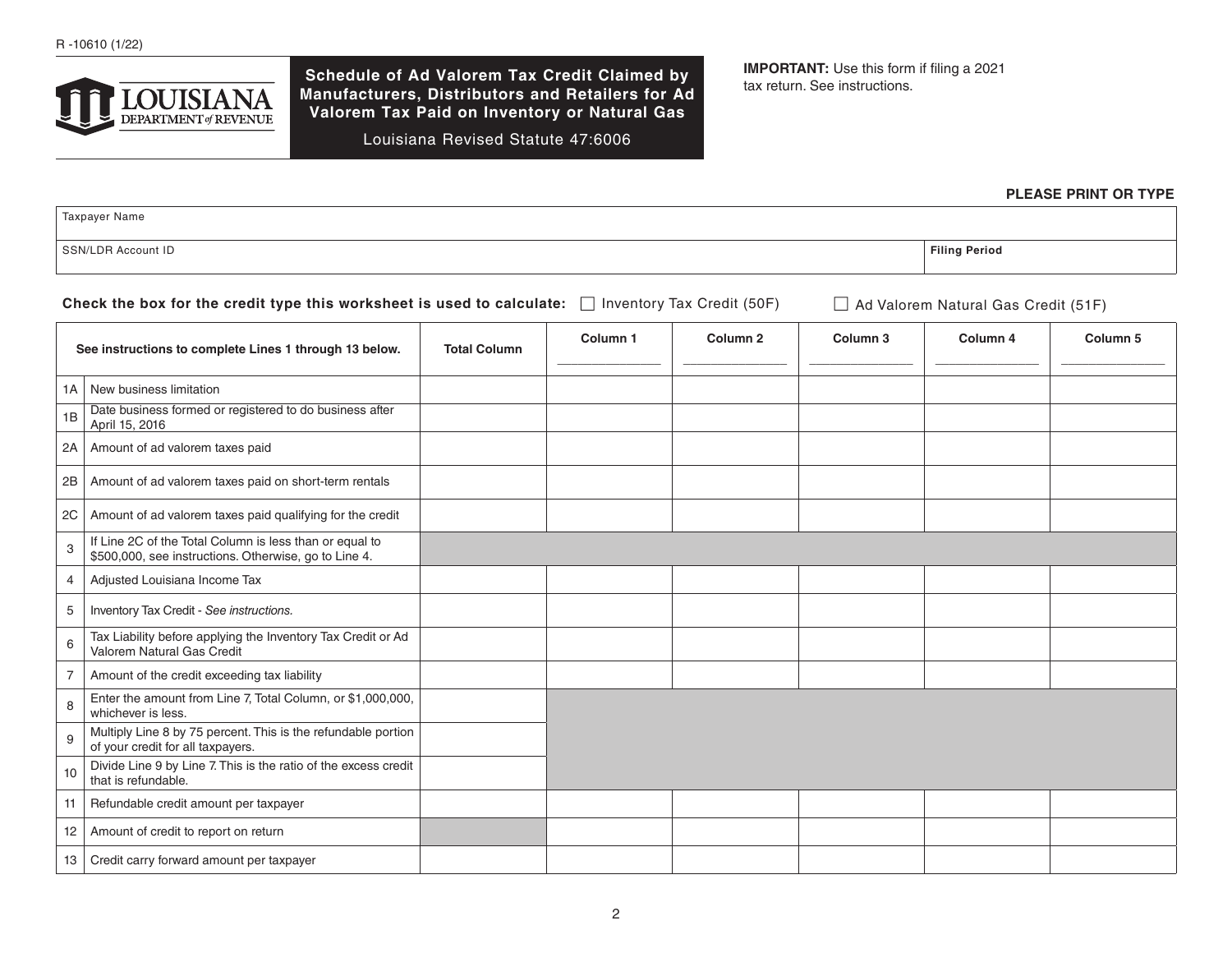# **INSTRUCTIONS**

All taxpayers that are included on the same consolidated federal income tax return are required to combine their inventory taxes paid in order to determine the amount of the excess credit that is refundable. Taxpayers that are affiliated or related outside of a consolidated group are not required to combine their taxes paid in order to determine the amount of the excess credit that is refundable.

### **GENERAL INSTRUCTIONS**

- 1. This worksheet was designed to assist taxpayers in calculating the credit and provide the necessary computation to LDR. If you filed a consolidated federal income tax return, you must calculate the refundable portion of either the Inventory Tax Credit (50F) or the Ad Valorem Natural Gas Credit (51F) on a combined basis. You will need to complete one worksheet per credit type and attach a copy of the worksheet to the return of each taxpayer, whether an entity or person, included on the worksheet.
- 2. Enter the Taxpayer's name, SSN/LDR Account ID and filing period for the return to which this worksheet is attached in the space provided. Check the box for the credit type you are calculating on this worksheet. If you need to calculate both credit types, you must first complete this worksheet for the Inventory Tax Credit (50F) and then complete a separate worksheet for the Ad Valorem Natural Gas Credit (51F).
- 3. Columns are provided on Form R-10610 to report each taxpayer in the consolidated group separately. Starting in Column 1, enter the LDR account ID, or for an individual, the last four digits of their SSN, of any taxpayer included in the federal consolidate return AND paid ad valorem taxes qualifying for the credit in each column. **Attach additional pages as needed and include the total(s) of each additional page in the Total Column on the first page.**
- 4. If you are a manufacturer who has claimed the property tax exemption under the **Industrial Tax Exemption program (ITEP)** during the taxable year in which the local inventory taxes were levied, your credit is limited to tax and the excess can be carried forward not to exceed 10 years. If you filed a consolidated federal income tax return, the credit of all members of the consolidated group is limited to tax and the excess can be carried forward not to exceed 10 years. **If this applies to you,** each member of the consolidated group will need to complete a separate Form R-10610-ITE to calculate the credit for ad valorem taxes paid on the inventory.
- 5. For businesses formed or first registered to do business in Louisiana after April 15, 2016, a different set of limitations on refundability apply and your credit will be calculated separately from the consolidated group.

**If this applies to you,** you will need to complete Form R-10610 separate from the consolidated group to calculate your credit under "Column 1". Enter "Yes" on Line 1A, Column 1, the date the business was formed or first registered to do business in Louisiana on Line 1B, Total Column, and go to Line 2A.

- 6. This form should be used for any returns filed for tax year 2021.
- 7. DO NOT include payments of ad valorem taxes made after December 31, 2020 and before April 16, 2021 that were treated as paid on December 31, 2020 per Act 56 of the 2020 Second Extraordinary Legislative Session.

# **SPECIFIC LINE ITEM INSTRUCTIONS**

- 1A. Each business that was formed or first registered to do business in Louisiana after April 15, 2016 should enter "Yes" on Line 1A.
- 1B. Businesses that answered "yes" on Line 1A enter the date the business was formed or first registered to do business in Louisiana on Line 1B in the applicable column. Otherwise leave the space blank.
- 2A. For each taxpayer listed starting in Column 1, enter the amount of ad valorem taxes paid to local subdivisions in Louisiana on inventory held by manufacturers, distributors, retailers OR natural gas held, used, or consumed in providing natural gas storage services or operating natural gas storage.
- 2B. For each taxpayer listed starting in Column 1, enter the amount of Line 2A that is the ad valorem taxes paid to local subdivisions in Louisiana on inventory held by manufacturers, distributors, and retailers that is available for or subject to a short-term rental that will subsequently or ultimately be sold by the retailer that will be included on Line 2C.

For the purpose of this credit, inventory is defined in R.S. 47:6006 as items of tangible personal property that are held for sale in the ordinary course of business, in the process of production for subsequent sale, or are to physically become a part of the production of such goods. The definition contains a listing of specific items that are included and not included in inventory. In addition to items that are clearly included by the definition, the following items are included in inventory: used goods or trade-in merchandise; byproducts of a manufacturer; raw materials and supplies that will be consumed in the Louisiana manufacturing process; and goods that are available for short-term rental that will subsequently or ultimately be sold by taxpayers classified under code numbers 532412 and 532310 of the North American Industry Classification System. A "short-term rental" is defined as a rental of an item of tangible personal property for a period of less than 365 days, for an undefined period, or under an open-ended agreement.

Not included in inventory unless otherwise stated are: oil stored in tanks held by a producer prior to the first sale of the oil; items that have been leased by the taxpayer; items that the taxpayer has depreciated for federal income tax purposes; items that have been used by the taxpayer and have been owned for more than eighteen months; and certain items stored in the state for use in interstate commerce.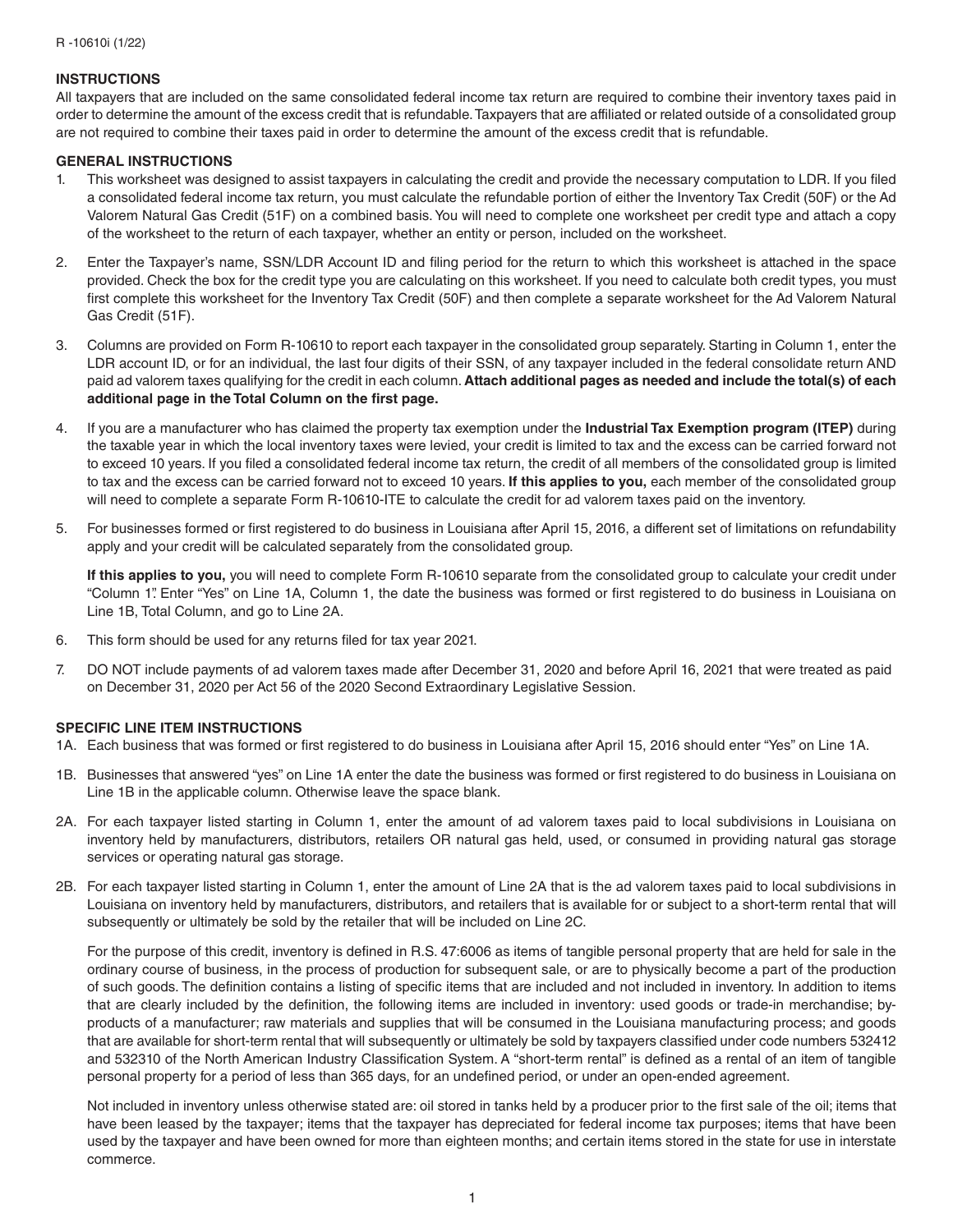- 2C. For each taxpayer listed starting in Column 1, enter the amount of ad valorem taxes paid to local subdivisions in Louisiana on inventory held by manufacturers, distributors, retailers OR natural gas held, used, or consumed in providing natural gas storage services or operating natural gas storage reported on Line 2A that meets the definition of inventory under R.S. 47:6006. Enter the total of all columns in the "Total Column".
- 3. If the amount on Line 2C, Total Column, is greater than \$500,000, go to Line 4.

If the amount on Line 2C, Total Column, is less than or equal to \$500,000, your entire credit (Line 2C) will be used to offset tax and any excess will be refunded. For each taxpayer listed, enter the amount from Line 2C of their column on Schedule I (Individual) or Schedule RC-P4 (Business) with the identifying three-digit code.

## **Special instructions for any taxpayer listed with "Yes" on Line 1:**

If Line 2C is less than \$10,000, your credit (Line 2C) will be used to offset tax and any excess will be refunded. Enter the amount from Line 2C on Schedule I or Schedule RC-P4 with the identifying three-digit code. However, the taxpayer must be included in the remaining calculations to determine the refundability for the group.

If Line 2C is equal to or greater than \$10,000 but less than \$500,000, your credit (Line 2C) will be used to offset tax and 75 percent of the excess will be refunded. Complete the rest of the worksheet using just the column for this taxpayer and the "Total Column". The other columns will be blank for Lines 4 through 7, 11 and 12.

Stop here; you are finished with the worksheet.

4. For each taxpayer listed starting in Column 1, enter the amount of your adjusted tax liability from your tax return. See chart below for line numbers. Enter the total of all columns in the "Total Column".

| <b>Tax Year</b> | <b>T-540</b> | <b>IT-540B</b> | IT-541  | <b>IT-565</b>            | <b>CIFT-620</b> |
|-----------------|--------------|----------------|---------|--------------------------|-----------------|
| 2021            | Line 22      | ∟ine 22        | ∟ine 17 | Schedule 6922,<br>Line 9 | Line 15         |

- 5. Complete this line only if both credits are claimed and after calculating the Inventory Tax Credit. For each taxpayer listed starting in Column 1, enter the Inventory Tax Credit amount claimed on Schedule I or Schedule RC-P4. Enter the total of all columns in the "Total Column".
- 6. Tax Liability before applying the Inventory Tax Credit or Ad Valorem Natural Gas Credit. For each taxpayer listed starting in Column 1, subtract Line 5 from Line 4. If less than zero, enter zero. Enter the total of all columns in the "Total Column".
- 7. Amount of the credit exceeding tax liability. For each taxpayer listed starting in Column 1, subtract Line 6 from Line 2C. If less than zero, enter zero. Enter the total of all columns in the "Total Column".

If Line 7, Total Column, is equal to zero, your entire credit on Line 2C will be used to offset tax. For each taxpayer listed starting in Column 1, enter the amount from Line 2C on Schedule I or Schedule RC-P4 with the identifying three-digit code. Stop here; you are finished with the worksheet.

- 8. In the Total Column, enter the amount from Line 7, Total Column, or \$1,000,000, whichever is less.
- 9. Multiply Line 8, Total Column, by 75 percent, round to the nearest dollar, and enter the result in the Total Column. This is the refundable portion of your credit for all taxpayers.
- 10. Divide Line 9, Total Column, by Line 7, Total Column, round to six places after the decimal, and enter the ratio in the Total Column. This is the ratio of the excess credit that is refundable.
- 11. For each taxpayer listed starting in Column 1, multiply Line 7 by the ratio on Line 10, Total Column, and round to the nearest dollar. Enter the total of all columns in the "Total Column". This amount should equal the amount on Line 9, Total Column, except for minor rounding differences.
- 12. For each taxpayer listed starting in Column 1, if Line 7 is greater than zero, add Lines 6 and 11. Otherwise, enter the amount from Line 2C. For each taxpayer, enter the amount from Line 12 on Schedule I or Schedule RC-P4 with the identifying three-digit code.
- 13. For each taxpayer listed starting in Column 1, subtract Line 11 from Line 7. Enter the total of all columns in the "Total Column". This amount is your credit carry forward. This amount should be reported on next year's return, on Schedule J (Individual) or Schedule NRC-P3 (Business) with the identifying three-digit code listed below.

| Inventory Tax Credit Carried Forward          | 500 |
|-----------------------------------------------|-----|
| Ad Valorem Natural Gas Credit Carried Forward | 502 |